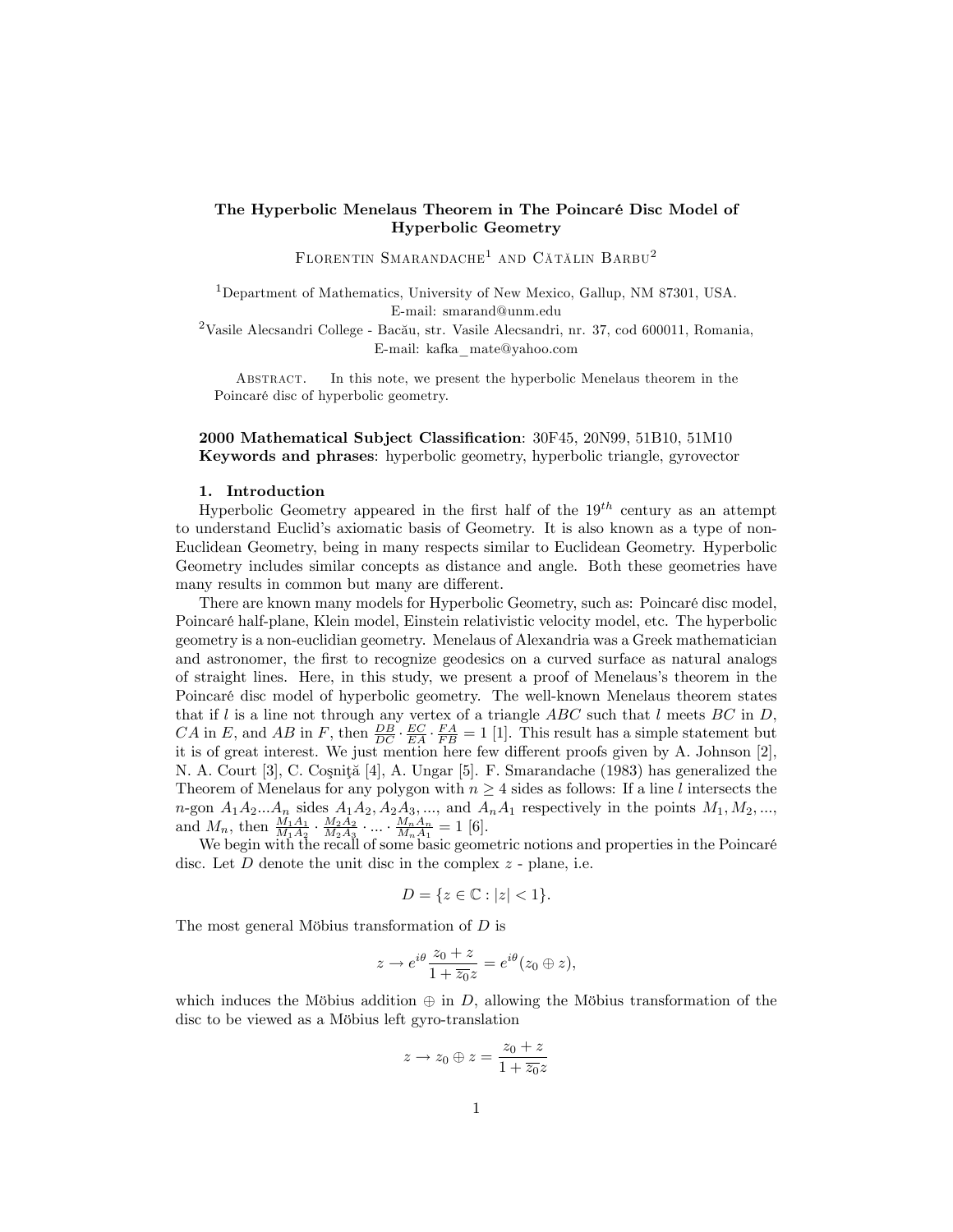followed by a rotation. Here  $\theta \in \mathbb{R}$  is a real number,  $z, z_0 \in D$ , and  $\overline{z_0}$  is the complex conjugate of  $z_0$ . Let  $Aut(D, \oplus)$  be the automorphism group of the grupoid  $(D, \oplus)$ . If we deÖne

$$
gyr: D \times D \to Aut(D, \oplus), gyr[a, b] = \frac{a \oplus b}{b \oplus a} = \frac{1 + ab}{1 + \overline{a}b},
$$

then is true gyro-commutative law

$$
a \oplus b = gyr[a, b](b \oplus a).
$$

A gyro-vector space  $(G, \oplus, \otimes)$  is a gyro-commutative gyro-group  $(G, \oplus)$  that obeys the following axioms:

(1) gyr[u, v]a gyr[u, v]b = a  $\cdot$  b for all points a, b, u, v  $\in G$ .

(2) G admits a scalar multiplication,  $\otimes$ , possessing the following properties. For all real numbers  $r, r_1, r_2 \in \mathbb{R}$  and all points  $\mathbf{a} \in G$ :

 $(G1) 1 \otimes a = a$  $(G2)(r_1+r_2)\otimes \mathbf{a}=r_1\otimes \mathbf{a} \oplus r_2\otimes \mathbf{a}$  $(G3)$   $(r_1r_2) \otimes \mathbf{a} = r_1 \otimes (r_2 \otimes \mathbf{a})$  $(G4)$   $\frac{|r|\otimes a}{\|r\otimes a\|}$  $\left(\begin{matrix} G4 \end{matrix}\right) \frac{|r| \otimes \mathbf{a}}{\|r \otimes \mathbf{a}\|} = \frac{\mathbf{a}}{\|\mathbf{a}\|} \ (G5) \ gyr[\mathbf{u},\mathbf{v}](r \otimes \mathbf{a}) = r \otimes gyr[\mathbf{u},\mathbf{v}]\mathbf{a}$  $(G6)$  gyr $[r_1 \otimes \mathbf{v}, r_1 \otimes \mathbf{v}] = 1$ 

(3) Real vector space structure ( $||G||$ ,  $\oplus$ ,  $\otimes$ ) for the set  $||G||$  of one-dimensional "vectors"

$$
||G|| = \{ \pm ||\mathbf{a}|| : \mathbf{a} \in G \} \subset \mathbb{R}
$$

with vector addition  $\oplus$  and scalar multiplication  $\otimes$ , such that for all  $r \in \mathbb{R}$  and  $\mathbf{a}, \mathbf{b} \in G$ ,  $(G7)$   $\|r \otimes \mathbf{a}\| = |r| \otimes \|\mathbf{a}\|$ 

 $(G8)$   $\|\mathbf{a} \oplus \mathbf{b}\| \leq \|\mathbf{a}\| \oplus \|\mathbf{b}\|$ 

Theorem 1. (The law of gyrosines in Möbius gyrovector spaces). Let  $ABC$  be a gyrotriangle in a Möbius gyrovector space  $(V_s, \oplus, \otimes)$  with vertices  $A, B, C \in V_s$ , sides  $\mathbf{a}, \mathbf{b}, \mathbf{c} \in \mathbf{V}_s$ , and side gyrolengths  $a, b, c \in (-s, s)$ ,  $\mathbf{a} = \bigoplus B \oplus C$ ,  $\mathbf{b} = \bigoplus C \oplus A$ ,  $\mathbf{c} = \bigoplus A \oplus B$ ,  $a = ||\mathbf{a}||$ ,  $b = ||\mathbf{b}||$ ,  $c = ||\mathbf{c}||$ , and with gyroangles  $\alpha, \beta$ , and  $\gamma$  at the vertices  $A, B$ , and  $C$ . Then  $\frac{a_{\gamma}}{\sin \alpha} = \frac{b_{\gamma}}{\sin \beta} = \frac{c_{\gamma}}{\sin \gamma}$ , where  $v_{\gamma} = \frac{v}{1 - \frac{v^2}{s^2}}$  [7, p. 267].

**Definition 2.** The hyperbolic distance function in  $D$  is defined by the equation

$$
d(a,b) = |a \ominus b| = \left| \frac{a-b}{1 - \overline{a}b} \right|.
$$

Here,  $a \ominus b = a \oplus (-b)$ , for  $a, b \in D$ .

For further details we refer to the recent book of A.Ungar [5].

## 2. Main results

In this section we prove the Menelaus's theorem in the Poincaré disc model of hyperbolic geometry.

Theorem 3. (The Menelaus's Theorem for Hyperbolic Gyrotriangle) If  $l$  is an gyroline not through any vertex of an gyrotriangle  $ABC$  such that l meets  $BC$  in  $D$ ,  $CA$ in  $E$ , and  $AB$  in  $F$ , then

$$
\frac{(AF)_{\gamma}}{(BF)_{\gamma}} \cdot \frac{(BD)_{\gamma}}{(CD)_{\gamma}} \cdot \frac{(CE)_{\gamma}}{(AE)_{\gamma}} = 1.
$$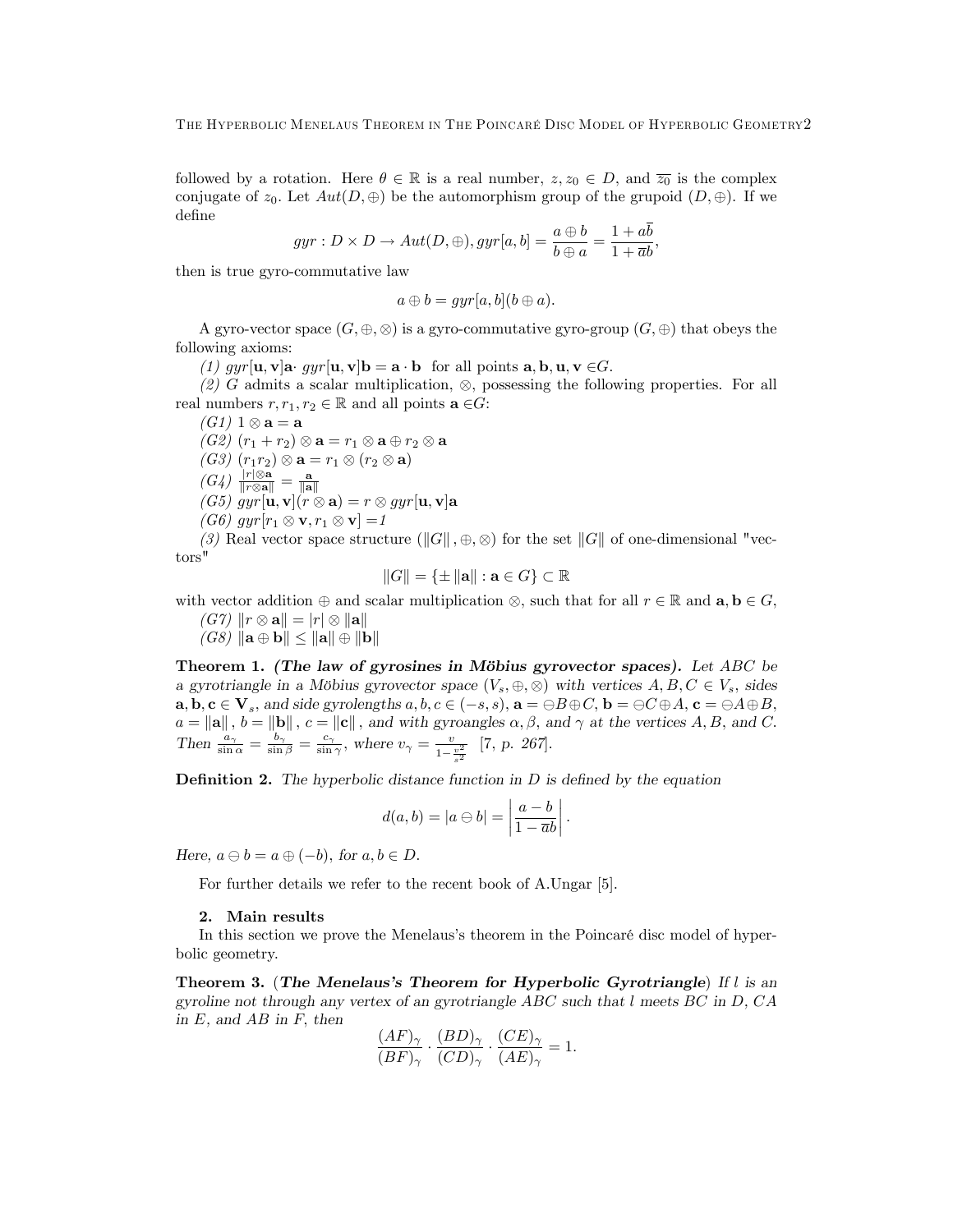The Hyperbolic Menelaus Theorem in The PoincarÈ Disc Model of Hyperbolic Geometry3

**Proof.** In function of the position of the gyroline  $l$  intersect internally a side of  $ABC$ triangle and the other two externally (See Figure 1), or the line  $l$  intersect all three sides externally (See Figure 2).



If we consider the Örst case, the law of gyrosines (See Theorem 1), gives for the gyrotriangles  $AEF$ ,  $BFD$ , and  $CDE$ , respectively

$$
\frac{(AE)_{\gamma}}{(AF)_{\gamma}} = \frac{\sin \widehat{AFE}}{\sin \widehat{AEF}},\tag{1}
$$

$$
\frac{(BF)_{\gamma}}{(BD)_{\gamma}} = \frac{\sin \widehat{F}D\overline{B}}{\sin \widehat{DF}\overline{B}},\tag{2}
$$

and

$$
\frac{(CD)_{\gamma}}{(CE)_{\gamma}} = \frac{\sin \widehat{DEC}}{\sin \widehat{EDC}},\tag{3}
$$

where  $\sin \widehat{AFE} = \sin \widehat{DFB}$ ,  $\sin \widehat{EDC} = \sin \widehat{FDB}$ , and  $\sin \widehat{AEF} = \sin \widehat{DEC}$ , since gyroangles  $\widehat{A}E\widetilde{F}$  and  $\widehat{D}E\widetilde{C}$  are suplementary. Hence, by (1), (2) and (3), we have

$$
\frac{(AE)_{\gamma}}{(AF)_{\gamma}} \cdot \frac{(BF)_{\gamma}}{(BD)_{\gamma}} \cdot \frac{(CD)_{\gamma}}{(CE)_{\gamma}} = \frac{\sin \widehat{AFE}}{\sin \widehat{AEF}} \cdot \frac{\sin \widehat{FDB}}{\sin \widehat{DFB}} \cdot \frac{\sin \widehat{DEC}}{\sin \widehat{EDC}} = 1,\tag{4}
$$

the conclusion follows. The second case is treated similar to the first.  $\blacksquare$ 

Naturally, one may wonder whether the converse of the Menelaus theorem exists.

Theorem 4. (Converse of Menelaus's Theorem for Hyperbolic Gyrotriangle) If  $D$  lies on the gyroline  $BC$ ,  $E$  on  $CA$ , and  $F$  on  $AB$  such that

$$
\frac{(AF)_{\gamma}}{(BF)_{\gamma}} \cdot \frac{(BD)_{\gamma}}{(CD)_{\gamma}} \cdot \frac{(CE)_{\gamma}}{(AE)_{\gamma}} = 1,
$$
\n(5)

then  $D, E$ , and  $F$  are collinear.

**Proof.** Relabelling if necessary, we may assume that the gyropoint  $D$  lies beyond  $B$  on BC. If E lies between C and A, then the gyroline ED cuts the gyroside  $AB$ , at F' say.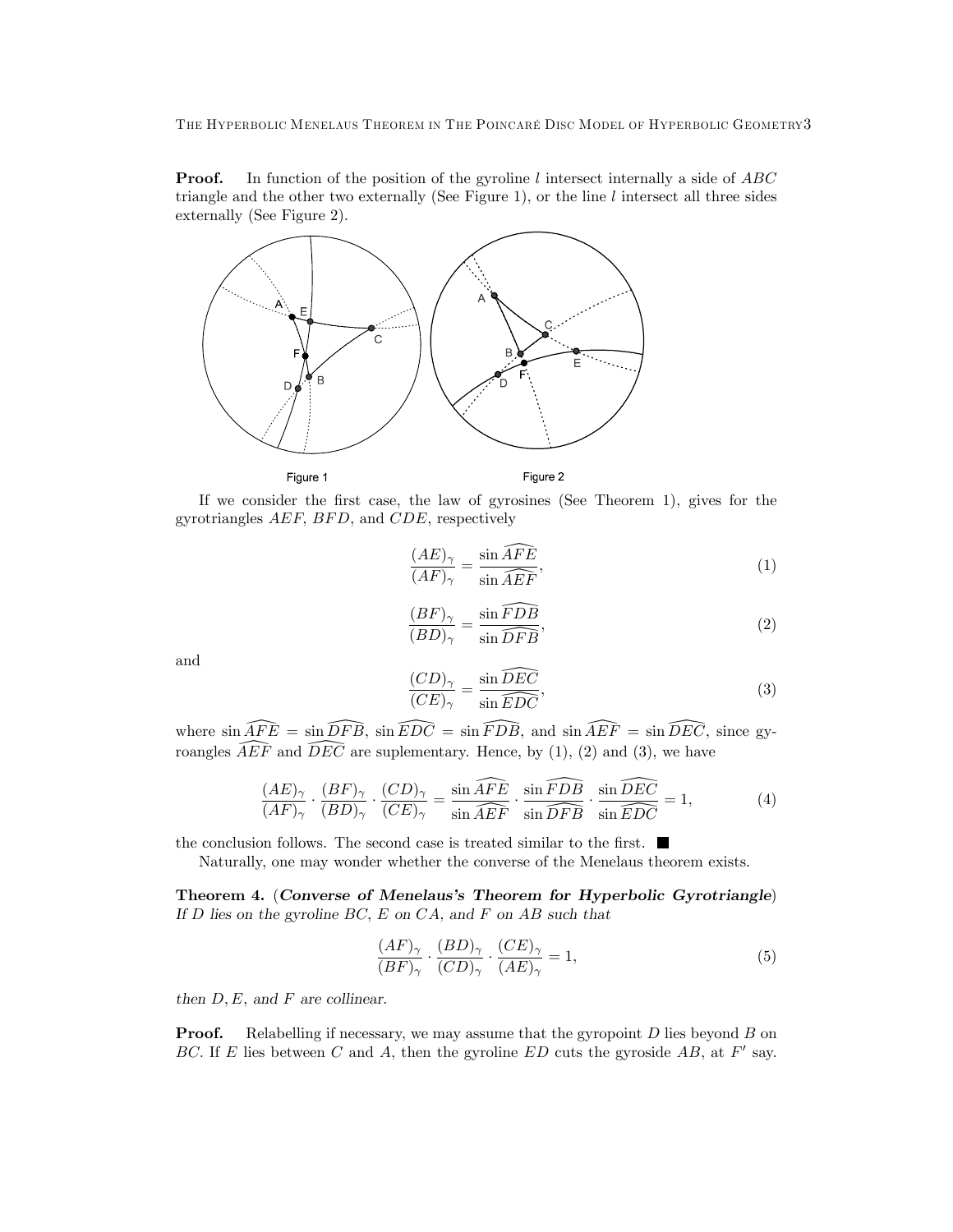Applying Menelaus's theorem to the gyrotriangle  $ABC$  and the gyroline  $E - F' - D$ , we get

$$
\frac{(AF')_{\gamma}}{(BF')_{\gamma}} \cdot \frac{(BD)_{\gamma}}{(CD)_{\gamma}} \cdot \frac{(CE)_{\gamma}}{(AE)_{\gamma}} = 1
$$
\n(6)

From (5) and (6), we get  $\frac{(AF)_{\gamma}}{(BF)_{\gamma}} = \frac{(AF')_{\gamma}}{(BF')_{\gamma}}$  $\frac{(AF_{})\gamma}{(BF')\gamma}$ . This equation holds for  $F = F'$ . Indeed, if we take  $x := |\Theta A \oplus F'|$  and  $c := |\Theta A \oplus B|$ , then we get  $c \ominus x = |\Theta F' \oplus B|$ . For  $x \in (-1, 1)$ deÖne

$$
f(x) = \frac{x}{1 - x^2} : \frac{c \ominus x}{1 - (c \ominus x)^2}.
$$
 (7)

Because  $c \ominus x = \frac{c-x}{1-cx}$ , then  $f(x) = \frac{x(1-c^2)}{(c-x)(1-c)}$  $\frac{x(1-c)}{(c-x)(1-cx)}$ . Since the following equality holds

$$
f(x) - f(y) = \frac{c(1 - c^2)(1 - xy)}{(c - x)(1 - cx)(c - y)(1 - cy)}(x - y),
$$
\n(8)

we get  $f(x)$  is an injective function and this implies  $F = F'$ , so  $D, E, F$  are collinear.

There are still two possible cases. The first is if we suppose that the gyropoint  $F$  lies on the gyroside AB, then the gyrolines  $DF$  cuts the gyrosegment AC in the gyropoint  $E'$ . The second possibility is that  $E$  is not on the gyroside  $AC$ ,  $E$  lies beyond  $C$ . Then  $DE$ cuts the gyroline  $AB$  in the gyropoint  $F'$ . In each case a similar application of Menelaus gives the result.

## **REFERENCES**

- [1] Honsberger, R., Episodes in Nineteenth and Twentieth Century Euclidean Geometry, Washington, DC: Math. Assoc. Amer., 1995, p.147.
- [2] Johnson, R.A., Advanced Euclidean Geometry, New York, Dover Publications, Inc.. 1962, p.147.
- [3] Court, N.A., A Second Course in Plane Geometry for Colleges, New York, Johnson Publishing Company, 1925, p.122.
- [4] Coșniță, C., Coordonnées Barycentriques, Paris, Librairie Vuibert, 1941, p.7.
- [5] Ungar, A.A., Analytic Hyperbolic Geometry and Albert Einsteinís Special Theory of Relativity, Hackensack, NJ:World Scientific Publishing Co.Pte. Ltd., 2008, p.565.
- [6] Smarandache, F., Généralisation du Théorème de Ménélaus, Rabat, Seminar for the selection and preparation of the Moroccan students for the International Olympiad of Mathematics in Paris - France, 1983.
- [7] Ungar, A.A., Analytic Hyperbolic Geometry Mathematical Foundations and Applications, Hackensack, NJ:World Scientific Publishing Co.Pte. Ltd., 2005.
- [8] Goodman, S., Compass and straightedge in the Poincaré disk, American Mathematical Monthly  $108$   $(2001)$ ,  $38-49$ .
- [9] Coolidge, J., The Elements of Non-Euclidean Geometry, Oxford, Clarendon Press, 1909.
- [10] Stahl, S., The Poincaré half plane a gateway to modern geometry, Jones and Barlett Publishers, Boston, 1993.